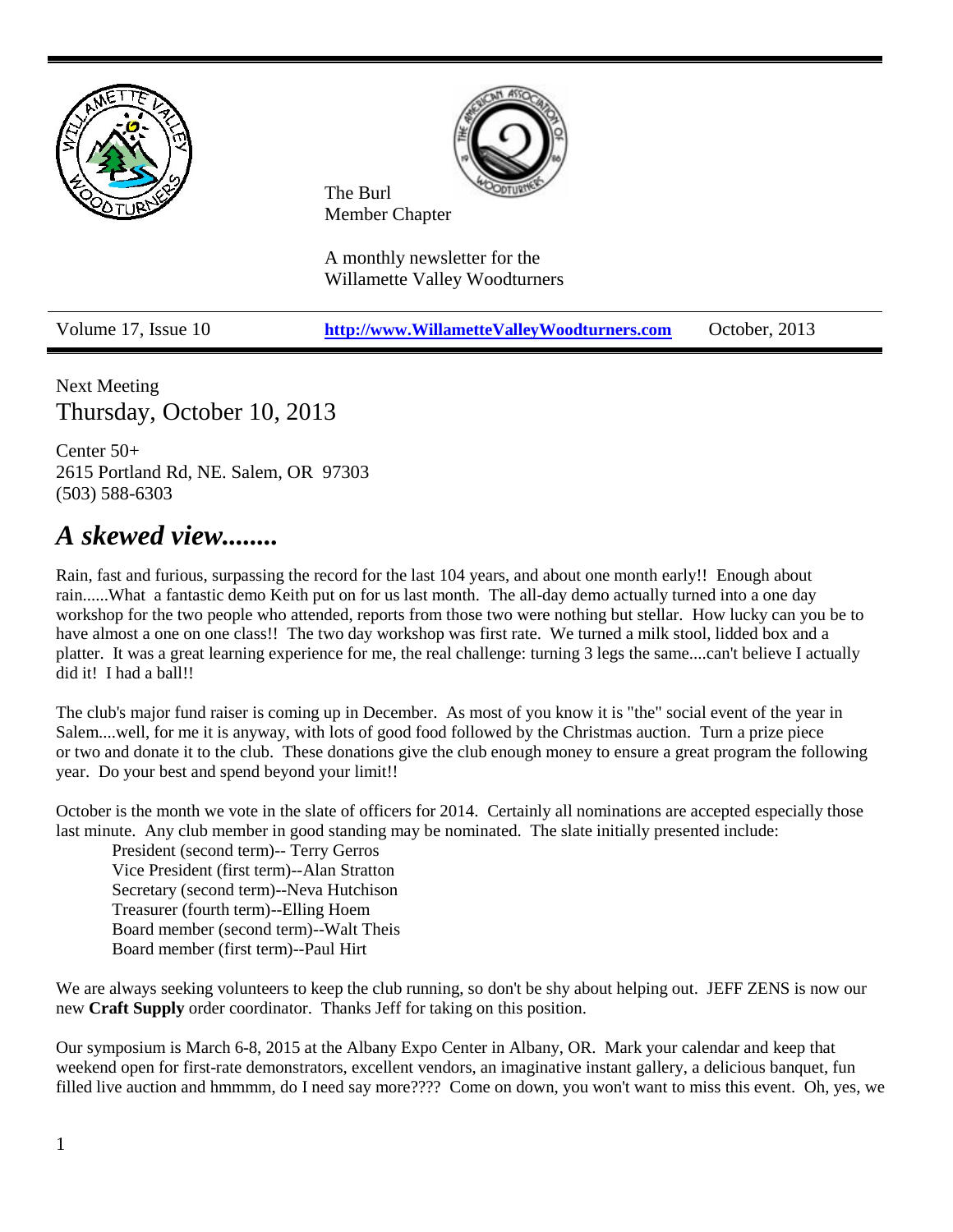need YOUR help in making this a premium event, so put on your thinking cap, don your working gloves and let's get to work!

The Freedom Pen Project is coming to a close and we are SOOOOO close to completion. Those with outstanding pens, please let's get them turned in. I believe I have only 50 pen kits left.

One last thing.....we have a lot of DVDs and books which are extremely late in being returned. So, those of you with outstanding items checked out, please get them in so others in the club may benefit.

Election of officers: Alan Stratton has agreed to run for the position of vice president of the club in 2014, replacing Bruce Stangeby. Bruce, as you all well know, has been either president or vice president for the last 4 years and is due a well-deserved break.

Increase in club dues: As we discussed last spring, there has been a change in the insurance policy through AAW. Our policy now covers all members of the club (AAW and non AAW members) during demonstrations, events and workshops. The dues should increase from \$30.00 to \$35.00 annually, to cover the additional expense of insurance.

Well, time to head to the shop, Terry

#### **IT'S THAT TIME AGAIN …**

Renewal time for the Willamette Valley Woodturners 2014 Membership is fast approaching. All renewing members are asked to submit the renewal form with ALL the information completed at your earliest convenience. The deadline is December 31, 2013. Your help in getting this done on a timely basis is very much appreciated. Because personal information can sometimes have small changes during the year, we are asking everyone to complete all their information. Between changes to land line phones to changing of cell phone numbers or carriers to your e-mail carriers switching to who knows what, it is important to verify all contact information for each member annually. It only takes two to three minutes but save hours of time checking and rechecking information on file when getting the roster put together. Please run off a form, complete all requested information and return it via U S postal service to me TODAY. My address is on the bottom of the form. Be sure to make your check for \$35.00, payable to "Willamette Valley Woodturners". Please do it sooner than later. Thank you.

If you want to bring your completed form and check to the October meeting, PLEASE place your completed form and check INSIDE a sealed envelope with your name on the outside.

2014 is going to be another great year for the Willamette Valley Woodturners. The annual dues are what allow the club to have such outstanding presenters each month. I hope to see you at the October meeting.

Elling Hoem WVW Treasurer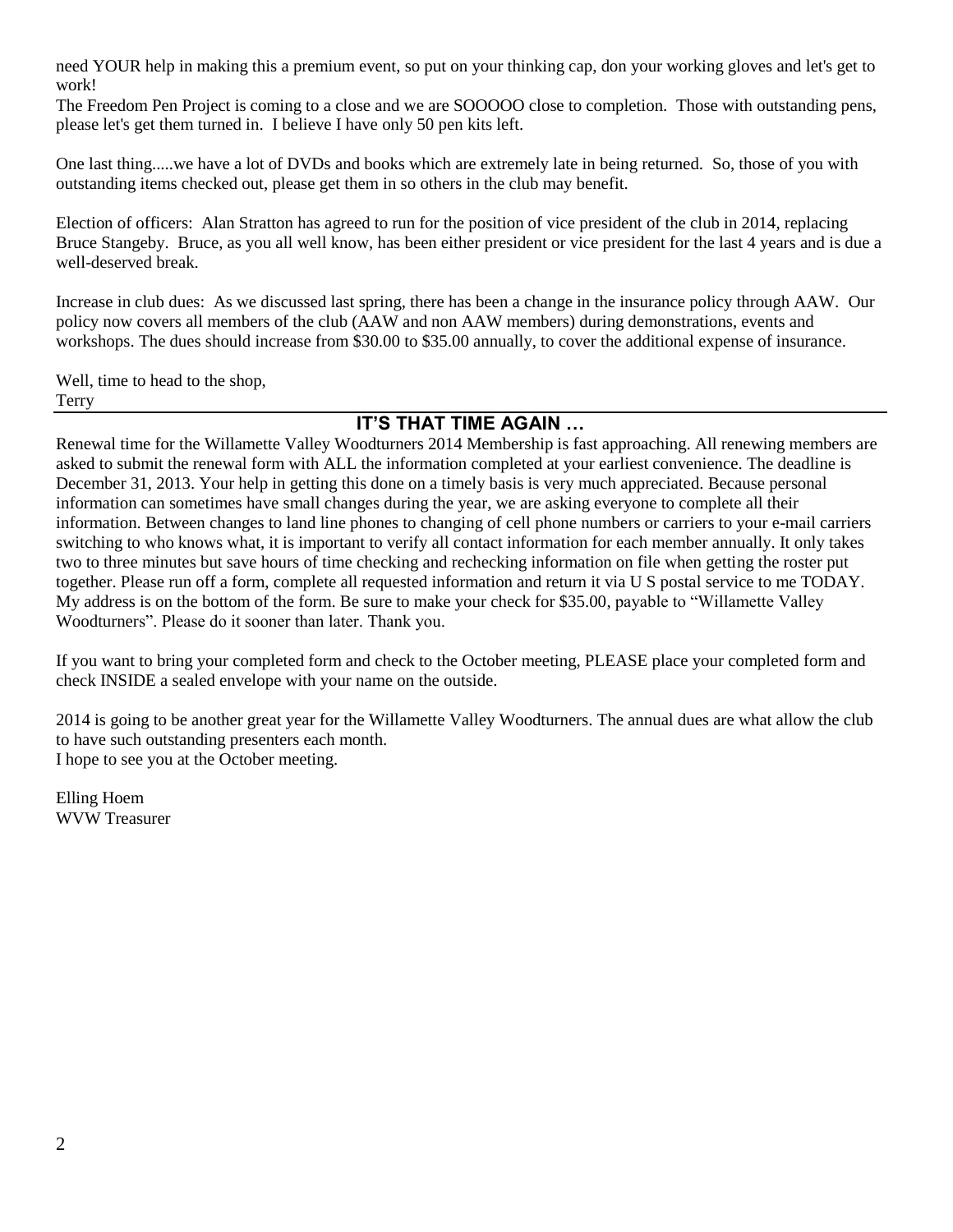# Club Business **Current & Upcoming Events**

## **October Demonstrator: Josh Kinsey**



Josh W. Kinsey, owner and operator of J. W. Kinsey's Artifice, was born in 1974, and has always had a compulsion to create. In his youth, this desire was fulfilled by drawing and painting, and later by creating award-winning scratch-built models. In college, this passion led Josh to pursue a degree in the digital arts. After receiving his BA in Digital Graphics from Cogswell Polytechnical College in 1997, Josh entered the Silicon Valley workforce as an interface designer, working for a bleeding-edge graphic design firm. Project clients included Intel, Panasonic, Vodaphone, the Discovery Channel, Ford Motor Company, and Price, Waterhouse, Coopers, to name a few. During this time, he developed unique personal digital painting skills and assemblage techniques; his digital painting entitled Migraine was included in Spectrum 9: The Best in Contemporary Fantastic Art.

Josh's work has been stylistically consistent since the mid 1990's, inspiration primarily deriving from a vintage-industrial motif. Currently, this falls within the aesthetic coined Steampunk.

## **November Demonstrator: Jim Devorss**

Christmas Decorations

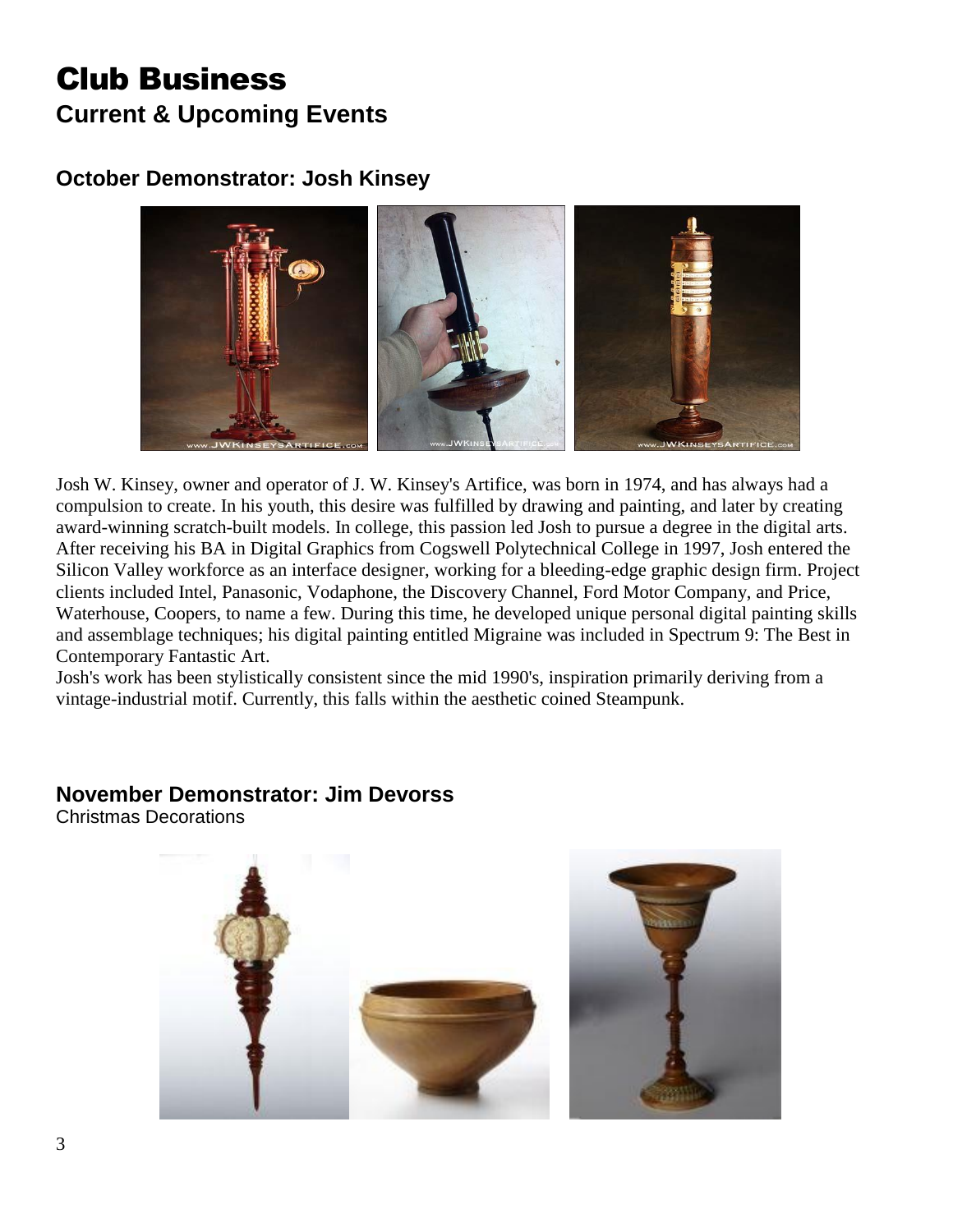Jim Devorss is a retired physician who started wood turning in 2009. Since that time, he's worked with and learned from members and classes associated with the Willamette Valley Woodturners Club.

Finding inspiration in the beauty of the Pacific Northwest, Jim brings out the beauty in all types of wood with careful studying and finishing of each piece. He's won several local awards for his pieces and continues to work on his crafts. He enjoys his work learning and practicing this demanding art.

## **Freedom Pen Project:**

The Freedom Pens Project is an all-volunteer effort spearheaded by the members of SawMill Creek Woodworkers Forums. It is to provide custom hand crafted pens to American servicemen and women overseas. Everyone is invited to participate in the project; all we need is your time and talent to provide handmade pens for our military stationed in foreign countries that are in harm's way. Every Freedom Pen that is delivered serves as a constant reminder to our troops that they are not alone and has our continued support until each and every one has returned home. The project was started in 2004 and to date wood turners from all over the US have turned more than 145,000 pens.

# Membership Rewards (sorry, available to club members only)

#### *Library*

A friendly reminder to members with books and /or videos checked out from the library. Please return them at this next meeting.

#### *Wood Gathering*

Sign-up sheets will be available to indicate your availability to help with wood gathering. Anyone who learns of a tree or log that is available to the club should notify Jerry Lelack (503 510-1577) or Bob Hutchinson (503 508-3279). The intent is to gather wood, process it to usable pieces, store it at the home of Terry Gerros', and then make it available to members. Terry can be reached at 503 580-5013.

-----------------------------------------------------

#### *From Terry Gerros*:

I am also a distributor for Stick Fast CA glue, Sharpfast Sharpening systems, and the Holdfast vacuum chucking system. If you have an interest in these products, give me a call or send me an email for details.

#### *From Bruce Stangeby*



JET 1642 Lathe

*16"capacity, 42" between centers, 2 hp 220 volt motor with electronic variable speed control that provides an infinite speed range, LED speed readout, sliding headstock, heavy duty cast iron construction. \$1500*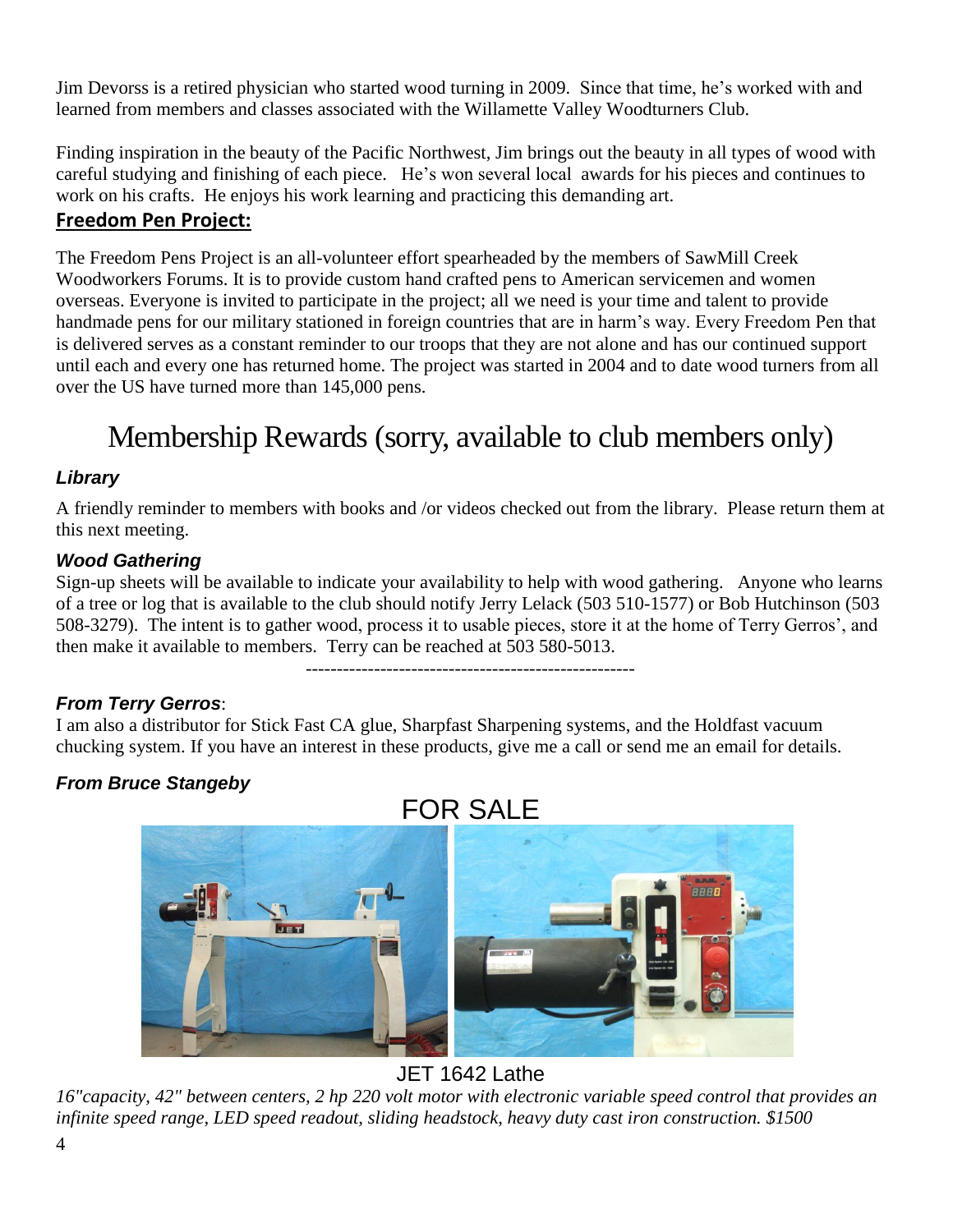#### *From Jerry Lelack*

Mitch Patton is selling his pen and misc. inventory. He has about \$2,100 of inventory he will sell for \$1,000 in a buy-all sale to one person or group. Mitch can be reached at 503-409-5091. Terry may have an inventory list and I have a list.

#### *Supplies*

The club purchases a few supplies in bulk and sells it to members at club cost. We routinely have superglue (\$5), black or brown superglue (\$10) accelerator (\$6) and Anchor Seal (\$10/gal). Recently the club purchased a small supply of half round protractors (\$6) used to measure the angle ground on a tool, and depth gauge (\$5). Bob Quadros will have the resale items still available at the meeting. Please bring the correct change for the items you want.

#### **Club Member Discounts**

- From Jeff Zens: Club orders will be going out on **October 14<sup>th</sup>**. If our order equals or exceeds \$1,000, Craft Supply gives us a 13% discount plus free shipping. If you order from the sales items, you will receive the club discount in addition to the sale discount, making many items available at very attractive prices. A reminder that JEFF ZENS is now our new coordinator for Craft Supply orders.
- Club members are registered with Klingspor's Woodworking Shop at [www.woodworkingshop.com](http://www.woodworkingshop.com/) or 800-228-0000, they have your name and will give you a 10% discount.
- Hartville Tool will give club members a 20% discount for the next year and a 15% discount after that: [www.hartvilletool.com](http://www.hartvilletool.com/) or 800-345-2396
- If you show your club card at checkout time to the cashier at Woodcraft in Tigard they will give you a 10% discount (may not apply to some machinery).
- Exotic Wood is offering a discount of 15% off any orders placed at: [www.exoticwoodsusa.com](http://www.exoticwoodsusa.com/). (This includes sale items and free shipping on orders over \$300). Use promo code ewusaAAW
- Gilmer Wood now offers our club a 10% discount on purchases made there. If you haven't been to Gilmers, it is well worth the trip to Portland, if only to make your mouth water and make you cry if you leave empty handed.
- North Wood Figured Wood can be viewed at North Woods Figured Wood. Here's our website [www.nwfiguredwoods.com](http://www.nwfiguredwoods.com/) . Please take a look! We're happy to offer you our courtesy 15% discount. Anyone from our club can simply type in "WOODTURNERS" at check out to receive the sale price. No minimum purchase. We've got beautiful Big Leaf Maple, Black Locust, Madronne, White Oak, Ash, Elm and Yew.....turning blanks, slabs, burls and lumber.

#### Club happenings in our area

(Please visit the club's website listed below for additional information)

Northwest Woodturners (Beaverton, OR) <http://www.northwestwoodturners.com/> Meet first Thursday at Franklin High School

Cascade Woodturners (Portland, OR) <http://www.cascadewoodturners.com/> Meet Third Thursday at Franklin High School

Beaver State Woodturners (Eugene, OR) <http://www.beaverstatewoodturners.com/>